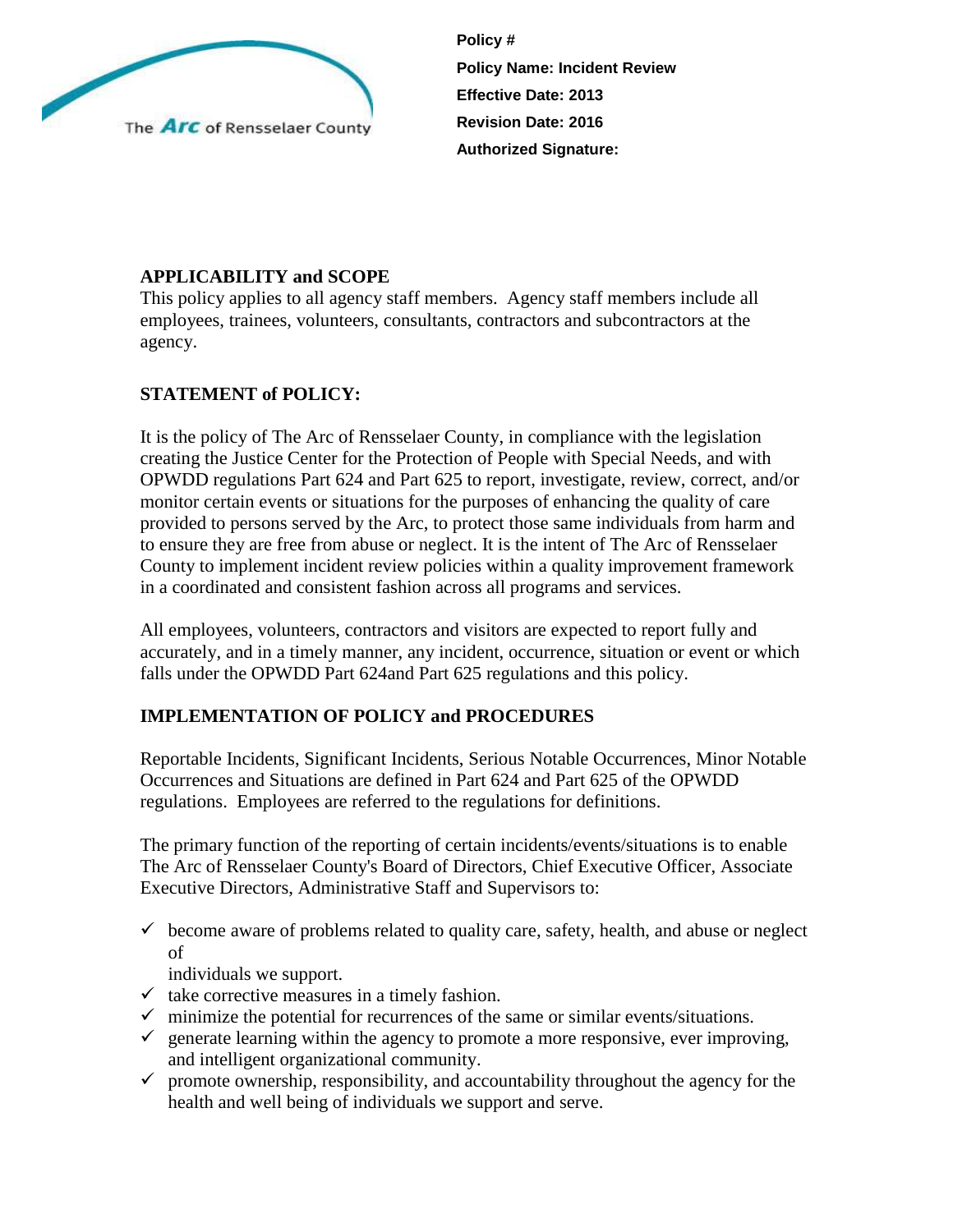- $\checkmark$  ensure the adherence to regulatory and legal guidelines
- $\checkmark$  effectively communicate to internal and external key stakeholders in a prompt and ethical fashion, adhering to standards of confidentiality of process and content when applicable.
- A. Incident Review Committee Design

The Arc of Rensselaer County will have a standing committee to review and monitor reportable incidents, significant incidents, serious notable occurrences, minor notable occurrences and situations as defined in OPWDD regulations. It will also establish a subcommittee whose responsibility will be to review agency defined events deemed worthy of such review.

The standing committee will be comprised of members as defined in regulation, and others with technical and case specific knowledge to support the work of the committee. Representatives from Family and Community Supports, Career and Employment Supports, and Adult Supports is expected.

- The Incident Review Committee will use OPWDD Standards of Excellence for Standing Committees Addressing Incidents and Abuse (as attached) as a tool to develop its functions and to evaluate the committee's ongoing performance.
- Members will be appointed by the CEO and selection will conform to Part 624 regulations.
- The CEO will only act in a consultant role to the Committee. No Committee member will participate in the review of any reportable incident or significant incidents that he/she was directly involved, in which his or her testimony is incorporated, in which his or her spouse, domestic partner, other immediate family member was directly involved, or which he or she investigated or participated in the regarding the specific incident.
- No committee member may participate in the review of a reportable incident or significant incidents if such committee member is the immediate supervisor of staff directly involved in the event or situation. Such member may, however, participate in committee deliberation regarding appropriate corrective or preventive action.

#### B. Incident Review Standing Committee Role and Responsibilities

The primary focus of the Incident Review Committee is to make recommendations to improve protections for individuals through an ongoing monitoring of the reporting process for reportable incidents, significant incidents, serious occurrences and situations (as well as agency defined events deemed worthy of such review), to evaluate the quality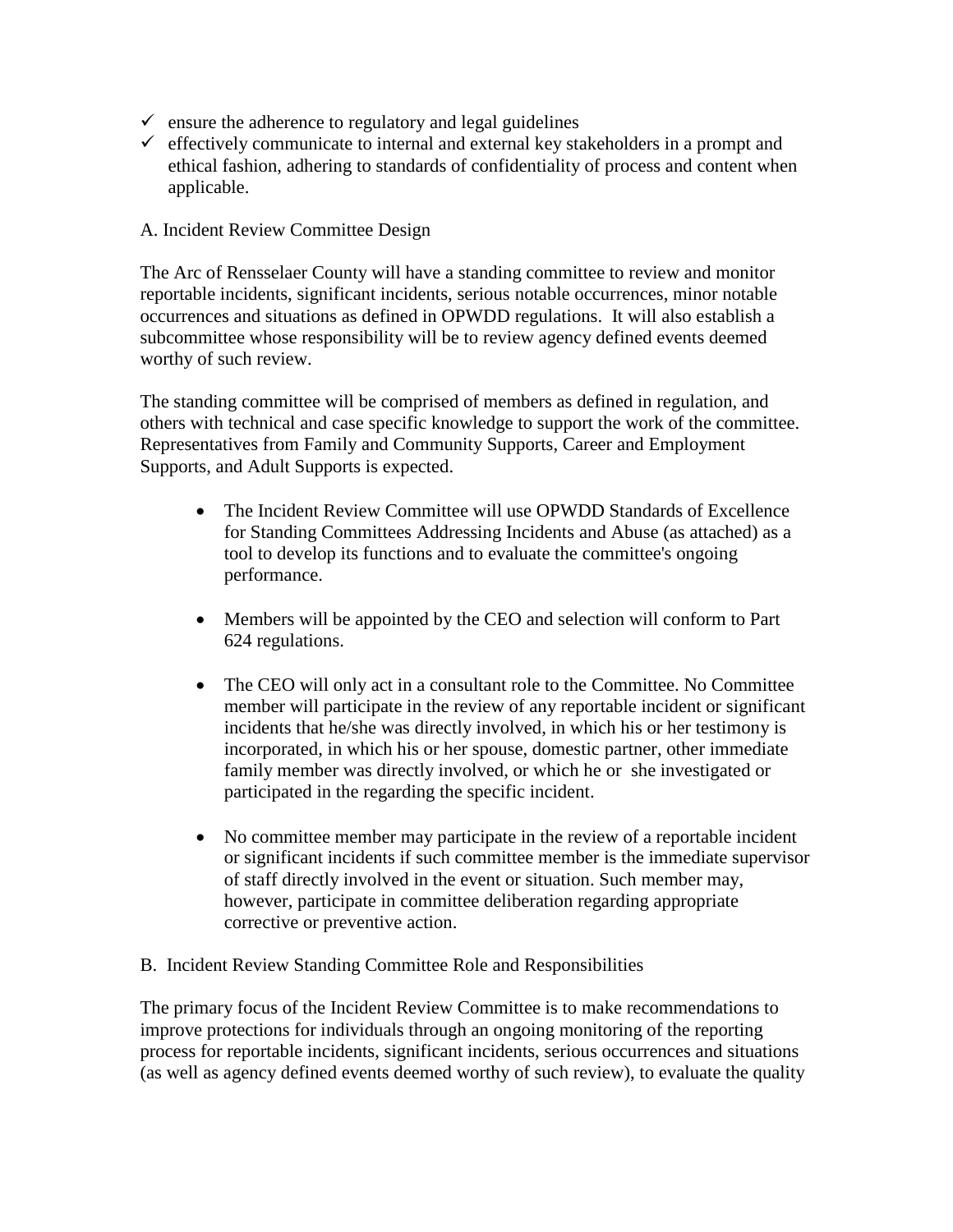of completed investigations, and to ensure implementation of all recommended corrective action.

It is the Incident Review Committee's responsibility to:

- ascertain that reportable incidents, significant incidents, serious notable occurrences, minor notable occurrences and situations were reported, managed, investigated, and documented consistent with OPWDD 624 and Part 625 regulations and The Arc policies, and;
- make written recommendations on changes in agency policy or procedures and to improve conditions contributing to the reportable incidents, significant incidents, serious notable occurrences, minor notable occurrences and situations to designated staff, and the CEO (and delegates) to correct, improve, and/or eliminate systemic issues;
- ascertain that necessary, appropriate (or further) corrective, preventive, and/or disciplinary action has been (or needs to be) taken to protect specific persons who are receiving supports and services from The Arc from further harm and to safeguard against the recurrence of similar problems, and to make written recommendations within two weeks to the CEO to correct, improve, and/or eliminate individually specific issues.
- identify trends in reportable incidents, significant incidents, serious occurrences and situations (e.g., by type, person, site, employee involvement, time, date, circumstances, etc.), and to recommend appropriate corrective, preventive, and/or disciplinary action to the Associate Executive Director.
- document that all reports of reportable incidents, significant incidents, serious notable occurrences, minor notable occurrences and situations have been reviewed by the committee and that results and recommendations have been conveyed to the program directors or coordinators and others designated to need to know.
- monitor the follow through and implementation of recommendations of the committee or administration regarding all reportable incidents significant incidents, serious notable occurrences, minor notable occurrences and situations.

When an investigation is delegated by the Justice Center to the agency for investigation, the Incident Review Committee will determine if an investigation is thorough and complete. The Committee must reach a conclusion as to whether an allegation is substantiated or unsubstantiated. Once the Committee has ascertained that no further investigation is necessary and a determination has been made, the case shall be considered closed by the Incident Review Committee. The case is not closed in IRMA until the Justice Center's review of the incident records has been completed. The receipt of the Letter of Determination from the Justice Center and its contents shall be reported to the IRC and noted in the minutes.

The Committee members shall meet at least twice annually with senior administrators and program representatives to review identified trends and to review and approve a report for The Arc Board of Directors, CEO and NYSARC. The Incident Review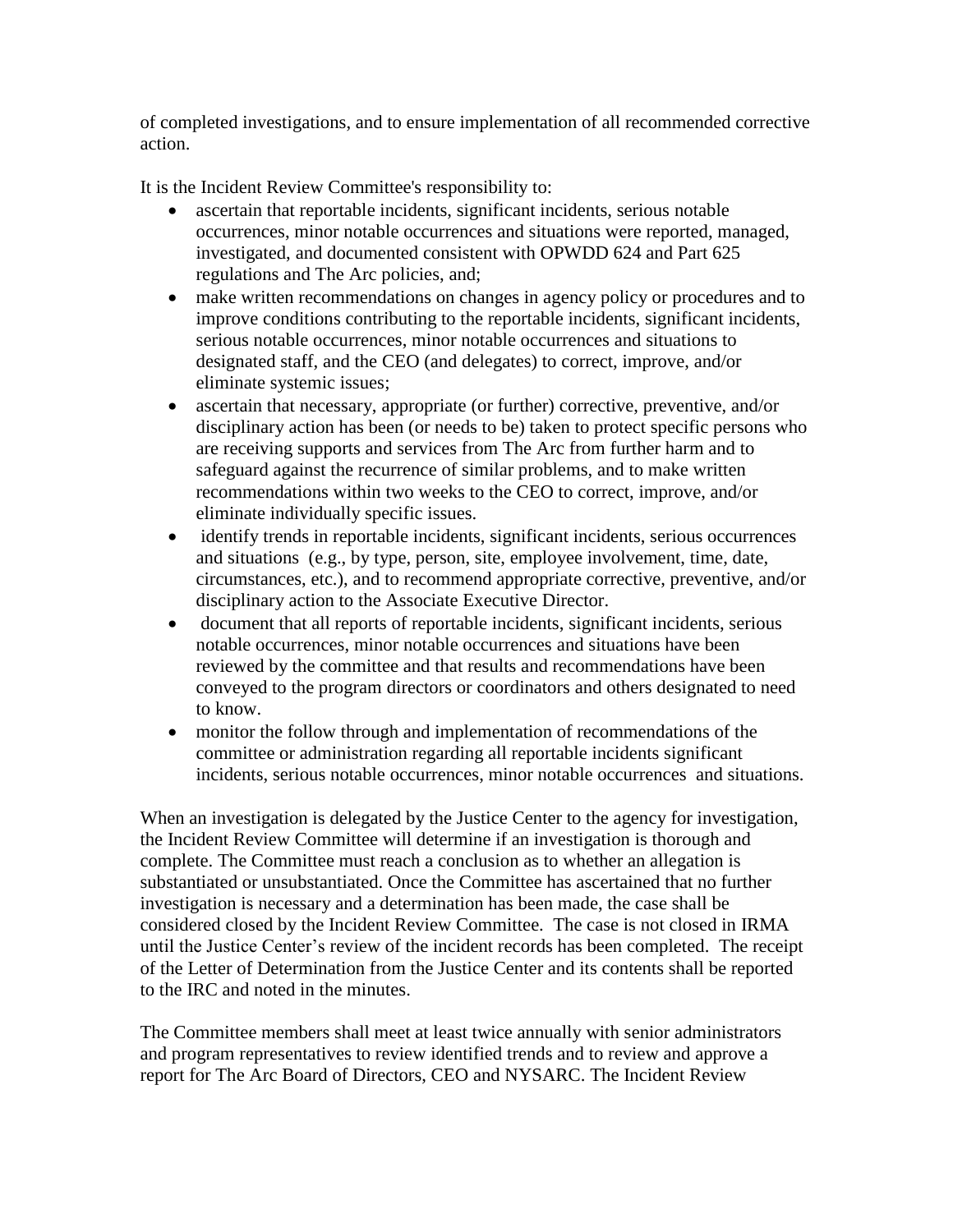Committee Board representative will interact on a regular basis with The Arc Board of Directors as deemed necessary.

C. Documentation of Incident Reviews

The chairperson of the Committee will ensure that minutes are kept for all meetings that minimally include the following information:

- . name or names of subjects of the incident report
- . incident report number
- . date of incident
- . classification of incident
- . name of agency program reporting the incident
- . name of investigator

. corrections, changes (including reclassification of an original report), updates to original report if any

- . status (open or closed), and until closure, a brief review of finding of the investigation.
- . upon closure of an alleged abuse case, the resolution (substantiated or unsubstantiated)
- . corrective and/or preventive actions taken

The meeting minutes will be held in a confidential file and stored in such a way that they are not accessible to unauthorized persons.

The Incident Review Committee will meet no less often than on a quarterly basis, and always within one month of a reportable incident or allegation of abuse/neglect.

D. Investigations of Reportable Incidents, Significant Incidents, Serious Notable Occurrences and Situations

The Arc of Rensselaer County, Inc. shall conduct investigations in a manner which complies with the legislation creating the Justice Center for the Protection of People with Special Needs, and with OPWDD regulations Part 624 and Part 625.

The Investigator, Director of Quality Assurance and or designee shall routinely monitor the OPWDD Incident Reporting and Management Application (IRMA) to ascertain when an investigation has been delegated to the agency.

When cases of abuse or neglect are assigned to the agency for investigation, the investigator shall request that the Justice Center conduct a search in the Statewide Central Registry for any known subjects/suspects in the case.

When cases of abuse or neglect are assigned to the agency for investigation, the investigator shall notify the target(s) of that investigation, unless notifying the target(s) would impede the investigation. In most situations, the notice will conform to the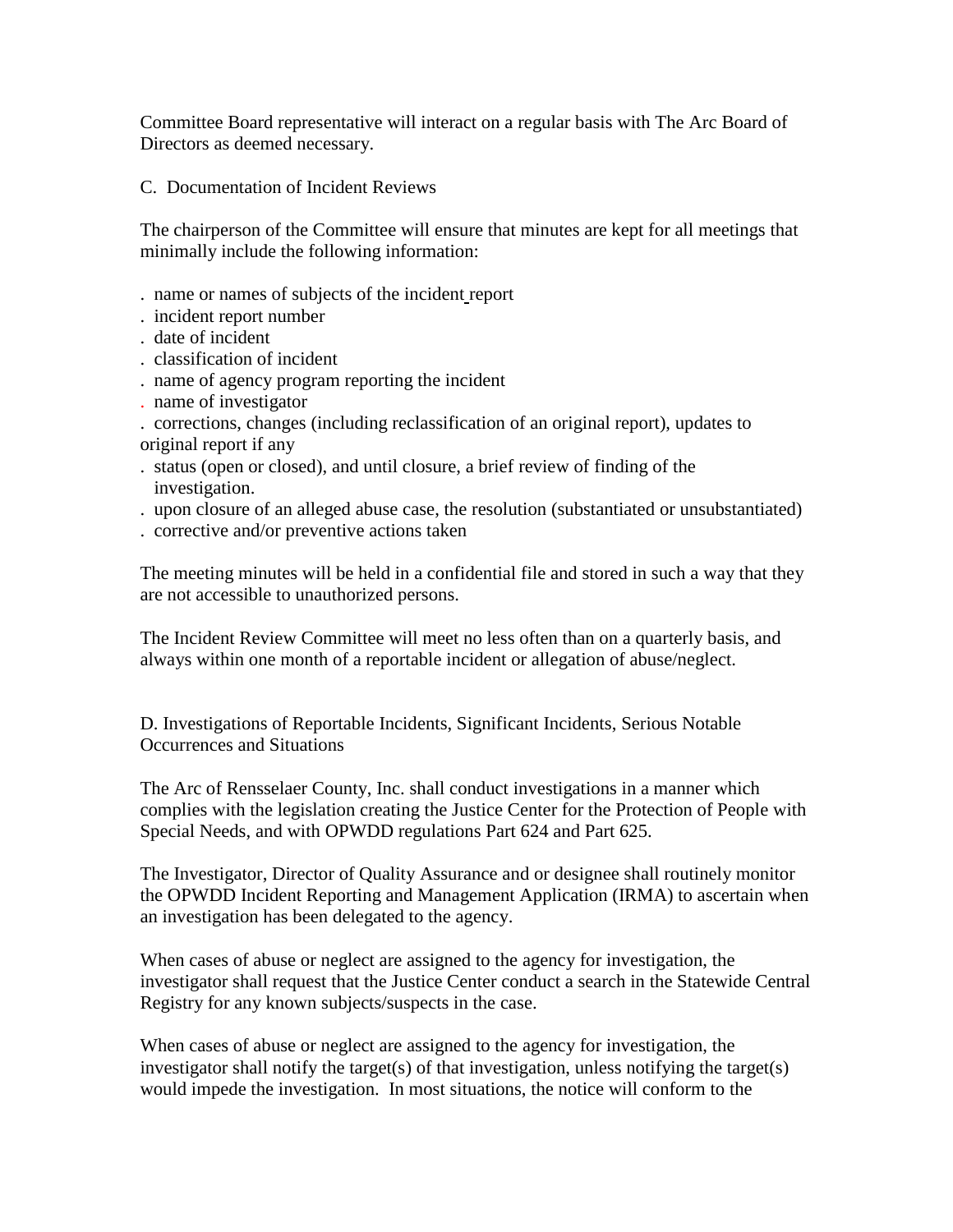template provides and known as "Investigations Notice to Subject of Abuse or Neglect That an Investigation has been Initiated".

The investigator will conform to all applicable laws and regulations concerning training and certification as an investigator, the preservation of evidence, taking statements and remitting completed investigatory reports to the Justice Center in the form and format specified, and within the required time frames.

- E. General Reporting Requirements:
	- All employees, volunteers, contractors and visitors are expected to report fully and accurately, and in a timely manner, any incident, occurrence or situation which falls under the OPWDD Part 624 and part 625 regulations ( including events) and the agency policy. For employees and volunteers, this shall be generally understood to be before they leave shift, and always within 24 hours.
	- All reportable incidents, significant incidents and deaths must be reported to the Justice Center, with regular updates entered into IRMA.
	- The CEO, Associate Executive Director or designee will be notified within 24 hours for a reportable incident and significant incident or death. On the weekends the Administrator on Call is to be notified. The OPWDD after hours notification must also be made.
	- All minor notable occurrences and situations must be reported to the CEO and program director within 48 hours. On weekends the Administrator on Call will be the person to be notified.
	- Telephone notification to the Incident Management Unit is required all reportable incidents, significant incidents, serious notable occurrences, minor notable occurrences and situations.
	- The entry of designated data into IRMA within 24 hours of discovery is required for serious notable occurrences and situations. If this is not possible due to weekend or holiday, this data must be entered by end of next business day.
	- For children under the 18 years of age, New York State Child Abuse and Maltreatment Reporting Center (Mandated Reporter #: 1-800-635-1522) must be contacted immediately.
	- All suicides, homicides, accidental deaths, or deaths due to suspicious, unusual or unnatural circumstances must be reported immediately by telephone to the police.
	- All deaths are to be reported to the death notification hotline at the Justice Center.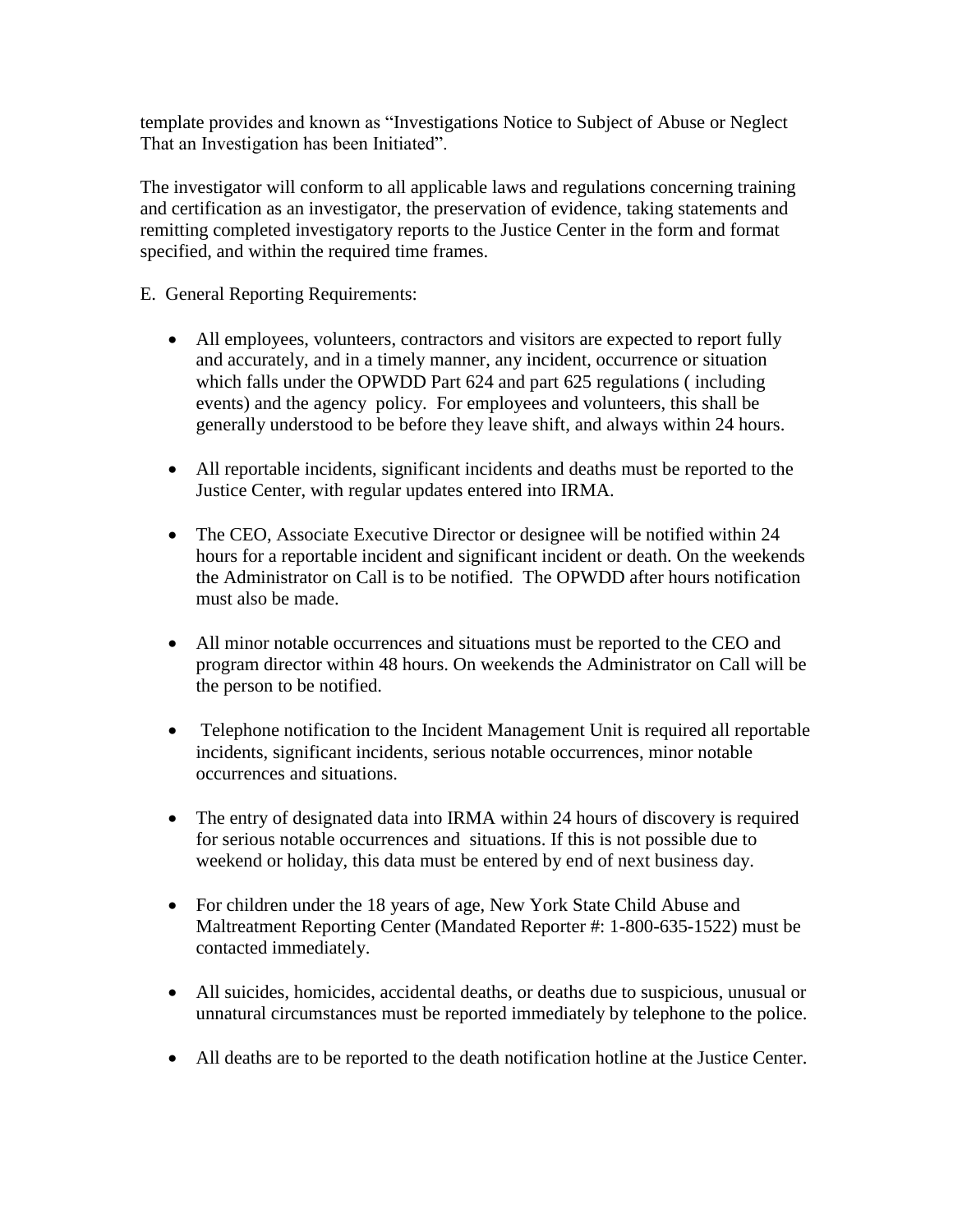- In the case of any reportable incident, significant incident, serious notable occurrence, or situation where a crime may have been committed, the CEO, Associate Executive Director or designee will notify law enforcement officials.
- A person's parent(s), guardian, or correspondent/advocate, and (if applicable, the service coordinator), or any other involved agency(s) are to be notified of any serious reportable incident or allegation of abuse within 24 hours unless there is written advice from the parent or guardian stating that they do not want to be contacted. The active parent and/or guardian will be immediately notified of any hospitalizations including emergency room visits.

|  | F. Reporting Procedures: |
|--|--------------------------|
|  |                          |

| Responsibility:                                                                                                                                                                                                                                                               | Procedure:                                                                                                                                                                                                                                                                                                                                                                                                                                                                                                                                                                                                                                                                                                            |
|-------------------------------------------------------------------------------------------------------------------------------------------------------------------------------------------------------------------------------------------------------------------------------|-----------------------------------------------------------------------------------------------------------------------------------------------------------------------------------------------------------------------------------------------------------------------------------------------------------------------------------------------------------------------------------------------------------------------------------------------------------------------------------------------------------------------------------------------------------------------------------------------------------------------------------------------------------------------------------------------------------------------|
| Staff Present When Reportable Incident or<br><b>Significant Incident Occurs, including</b><br>Abuse, any type<br>Neglect<br>Mistreatment<br>Death<br>Controlled substance<br>Staff is the first to discover or be told about a<br>Reportable Incident or Significant Incident | 1. As appropriate, and within approved<br>emergency procedures, renders assistance or<br>intervenes to stop incident.<br>2. Calls for assistance if necessary<br>3. Reports incident immediately to supervisor<br>or designee (administrator on call)<br>4. Completes an agency incident report<br>before the end of shift.<br>6. Calls the Justice Center Hotline to report<br>the situation (1-855-373-2122).                                                                                                                                                                                                                                                                                                       |
| Associate Executive Director, Program<br>Director or Designated Supervisory Staff                                                                                                                                                                                             | 1. Immediately responds, observes, assists or<br>designates staff to assure immediate<br>safeguards are put into place, as needed.<br>2. Assures medical examination or treatment<br>is provided if necessary.<br>3. If individual is seriously injured, has died,<br>or if a crime may have been committed notify<br>the Executive Director/CEO and AED (via<br>Administrator on Call if after usual business<br>hours)<br>4. Assures notification to OWPDD Incident<br>Management Unit by telephone is made.<br>5. Informs CEO or the appropriate AED<br>immediately of the situation.<br>6. Notifies the parents, guardian, or<br>correspondent/ advocate, the service<br>coordinator (when applicable), and other |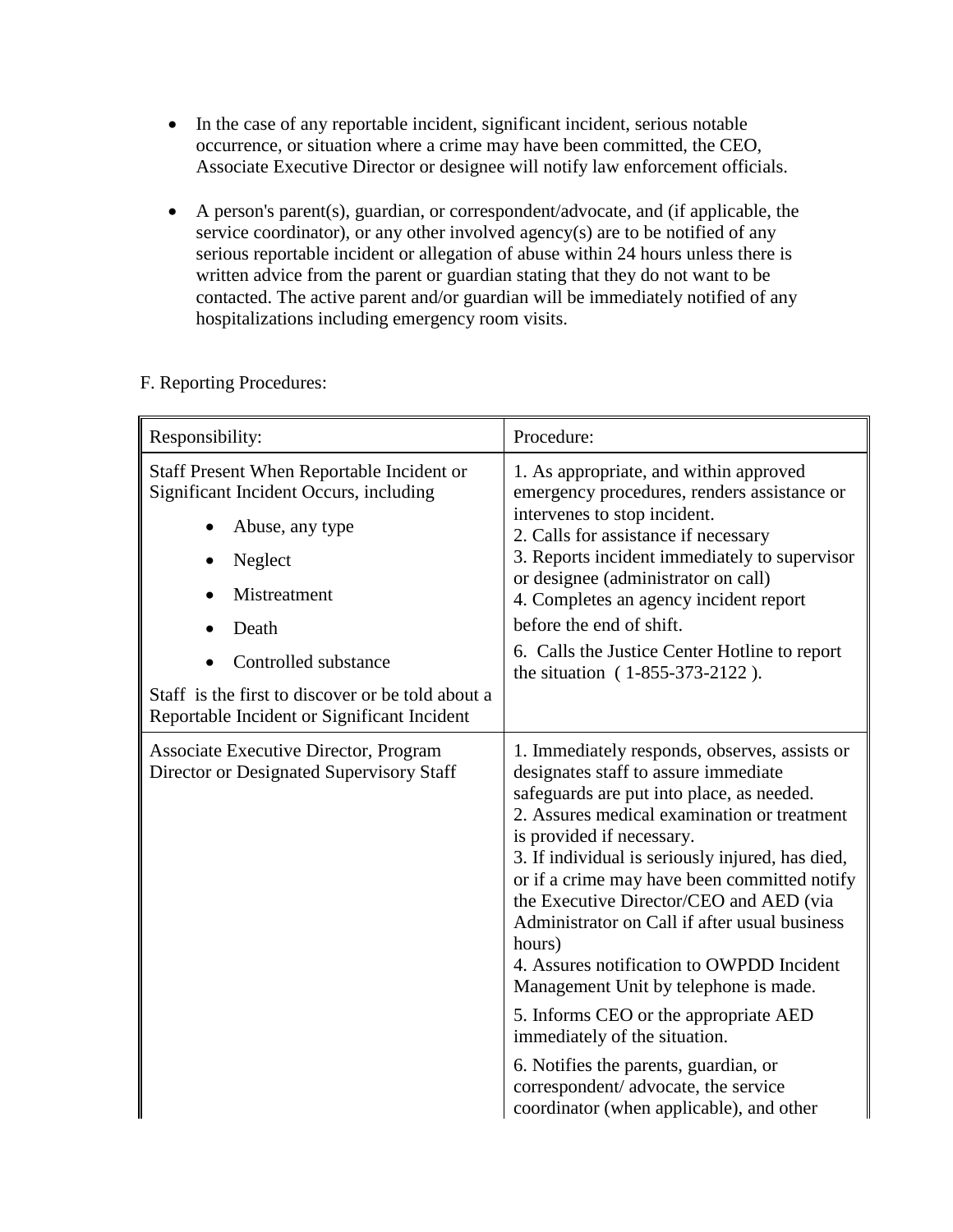|                                                 | agency employees as necessary, within 24<br>hours.                                                                                                                                                                                                                                                                                                                                                                                                                                                                                                                                                                                                                                                                                                                                                              |
|-------------------------------------------------|-----------------------------------------------------------------------------------------------------------------------------------------------------------------------------------------------------------------------------------------------------------------------------------------------------------------------------------------------------------------------------------------------------------------------------------------------------------------------------------------------------------------------------------------------------------------------------------------------------------------------------------------------------------------------------------------------------------------------------------------------------------------------------------------------------------------|
|                                                 | 7. Makes the Jonathan's Law notification<br>where indicated.                                                                                                                                                                                                                                                                                                                                                                                                                                                                                                                                                                                                                                                                                                                                                    |
| Director of Quality Assurance or designee       | 1. Reviews all incident reports to assure<br>notifications have been made, and that<br>immediate protections are in place.<br>2. Reviews incident report to determine<br>appropriate classification.<br>Based on that determination, takes<br>3.<br>appropriate steps to complete the data<br>entry into IRMA and into Precision Care,<br>and to make any additional notifications<br>required.<br>Assigns staff to immediately start an<br>4.<br>investigation to determine:<br>a. factual findings.<br>b. conclusions and recommendations<br>c. recommended disposition, if<br>applicable<br>d. recommendations for change in<br>practice or policy.<br>5. Assures review by Incident Review<br>Committee within 30 days<br>6. Assures files are complete and closed,<br>including agency file, and IRMA file |
| <b>Registered Nurse</b>                         | In the event of a death, "Report of a Death"<br>form is completed via IRMA within 72 hours                                                                                                                                                                                                                                                                                                                                                                                                                                                                                                                                                                                                                                                                                                                      |
| CEO/Associate Executive Director or<br>Designee | In cases of a possible crime, suicide,<br>a.<br>homicide, accidental death, or<br>unusual/unnatural/suspicious death, the<br>CEO/AED or designee will contact the<br>appropriate law enforcement agency<br>immediately by phone.<br>b. CEO/AED/Designee receives preliminary<br>investigation within 24 hours<br><b>CEO/AED receives IR Committee</b><br>$\mathbf{c}$ .<br>findings within 2 weeks post IR<br>Committee meeting                                                                                                                                                                                                                                                                                                                                                                                 |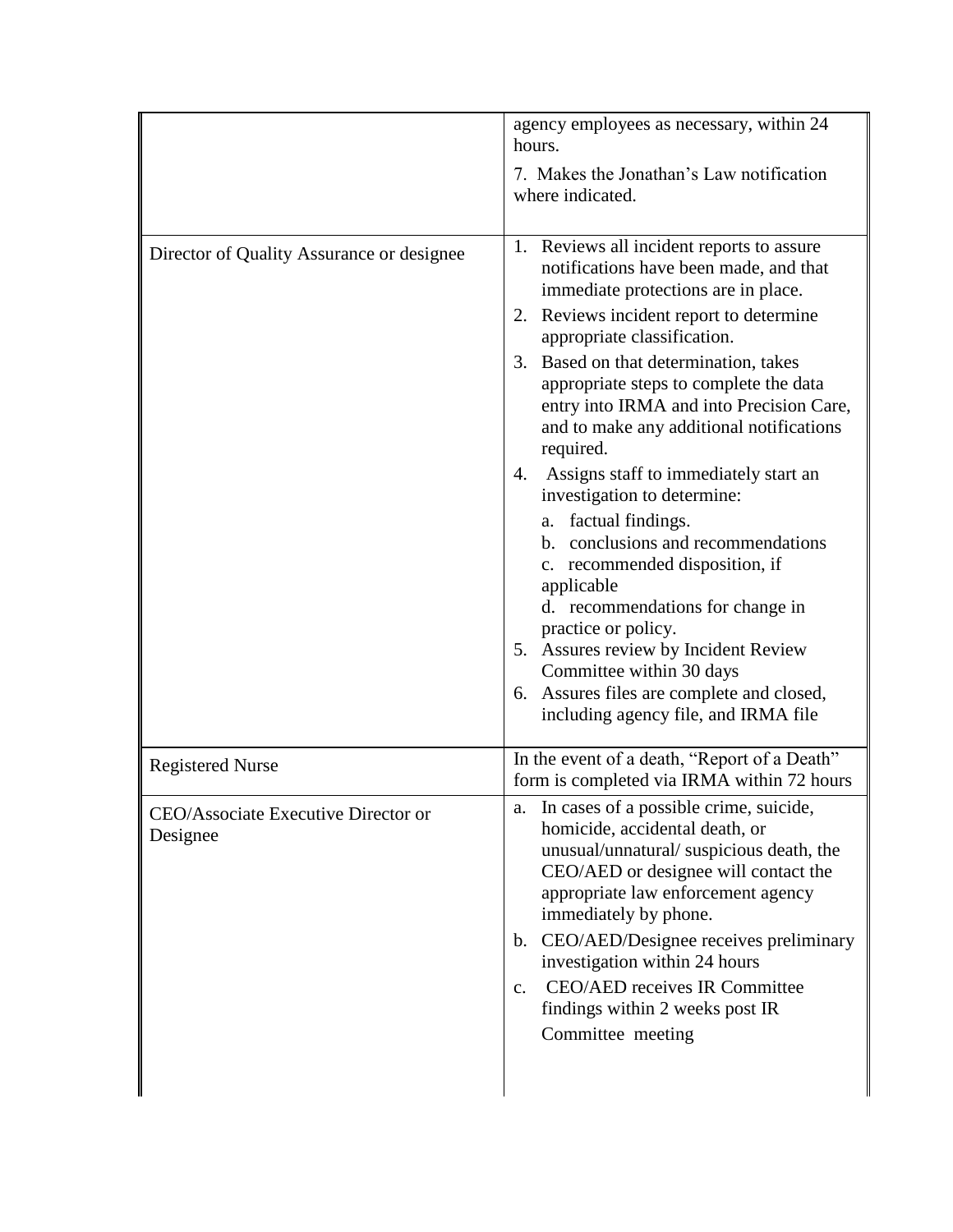| <b>Agency Investigator</b>       | Conducts investigation which conforms<br>1.<br>to the standards and requirements of the<br>Justice Center, OPWDD and or the<br>agency.                                                                                                                                    |
|----------------------------------|---------------------------------------------------------------------------------------------------------------------------------------------------------------------------------------------------------------------------------------------------------------------------|
|                                  | 2. Communicates with the department head<br>or designee not less frequently than every<br>48 hours throughout an investigation, to<br>update the status and findings to date.                                                                                             |
|                                  | 3.<br>Completes an initial written report<br>summarizing the findings of the<br>investigation and any corrective action<br>taken. Enters this report into IRMA and<br>or uploads it to the Justice Center in the<br>form and format specified.                            |
|                                  | 4.<br>Completes a full and final investigation<br>and report prior to the incident review<br>committee meeting (within 30 days).                                                                                                                                          |
| <b>Incident Review Committee</b> | Reviews all reportable incidents,<br>1.<br>significant incidents and notable<br>occurrences within 30 days and makes<br>recommendations to improve protections<br>for people we support, quality of<br>investigations and/or agency policy,<br>procedure and/or practice. |
|                                  | Documents review and recommendations<br>2.<br>in writing to CEO within two weeks of<br>the meeting.                                                                                                                                                                       |
|                                  | 3.<br>Monitors recommendations, and makes<br>determination to close investigation when<br>recommendations are completed.                                                                                                                                                  |
| CEO (or designee)                | Assures follows through on recommendations<br>made by the incident review committee.                                                                                                                                                                                      |

## G. Investigator Procedures and Protocols

The Director of Quality Assurance or designee shall have agency wide responsibility for receiving notice of a reportable incident, significant incidents, serious notable occurrences, minor notable occurrences and Part 625 situations for assessing the category to which the incident shall be assigned, and assuring the necessary notification, investigation, documentation and reporting, both internal and external is completed.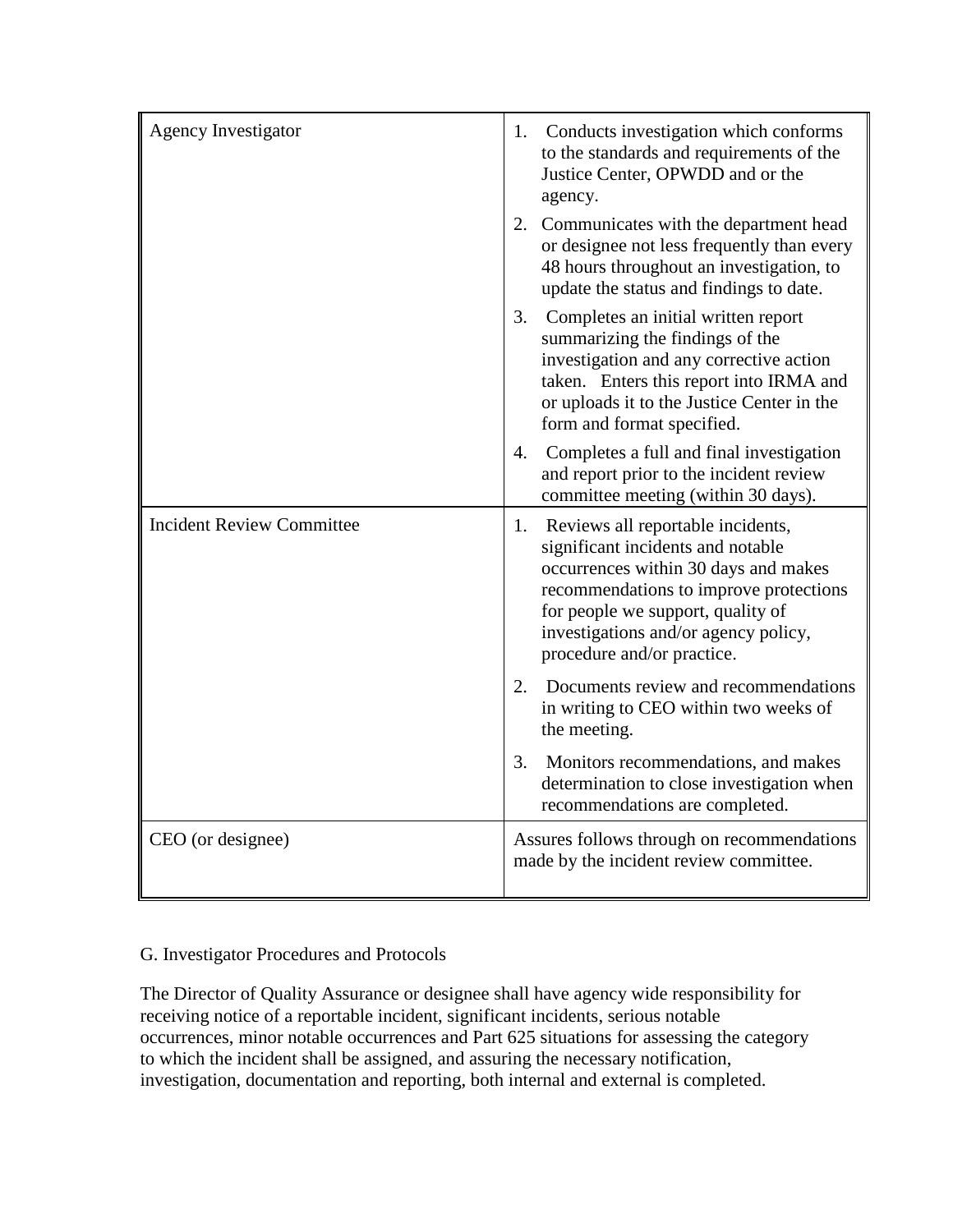The Director of Quality Assurance or designee shall have agency wide responsibility for monitoring IRMA and assuring the regular up date to information, including when a file is closed.

The Investigator shall have agency wide responsibilities for receiving notice of a reportable incident, significant incidents and serious occurrences and for conducting the investigation according to the requirements of the Justice Center, of OPWDD and of the agency.

The Agency Investigator holds a position within the Quality Assurance Department and is supervised by the Director of Quality Assurance. The Agency Investigator is trained and certified by OPWDD in the techniques of investigation. There will be times other agency personnel will investigate minor notable occurrences or situations, but only those certified as an investigator by OPWDD may conduct an investigation of a reportable incident delegated to the agency by the Justice Center.

No one will participate in the investigation of any reportable incident, significant incident or serious occurrence, in which they were directly involved, in which their testimony was incorporated, or in which a spouse, domestic partner, or immediate family member was directly involved. Every effort will be made to have someone (if not the Agency Investigator) conduct or review the investigation who is not an immediate supervisor of staff directly involved with the situation of event (arm's length).

The Investigator shall have the responsibility and the authority to evaluate the situation and to take immediate control as warranted. This shall include separation of parties, securing a location, preserving evidence if applicable and any other matter such as taking and securing photographs, pending the results of the investigation.

- 1. The Investigator shall advise the Director of Quality Assurance and the head of the department in which the incident occurred of the status of an investigation not less than every other day until its conclusion.
- 2. The Investigator shall attend all Incident Review Committee meetings for the purpose of presenting the comprehensive summary and recommendations.
- 3. All reports shall be in the form and format required by the Justice Center, OPWDD and or The Arc of Rensselaer County, Inc.
- 4. When cases of abuse or neglect are assigned to the agency for investigation, the investigator shall notify the subject(s) of that investigation, unless notifying the subject(s) would impede the investigation. In most situations, the notice will conform to the template provides and known as " Investigations Notice to Subject of Abuse or Neglect That an Investigation has been Initiated".
- 5. The investigator will conform to all applicable laws and regulations concerning training and certification as an investigator, the preservation of evidence, taking